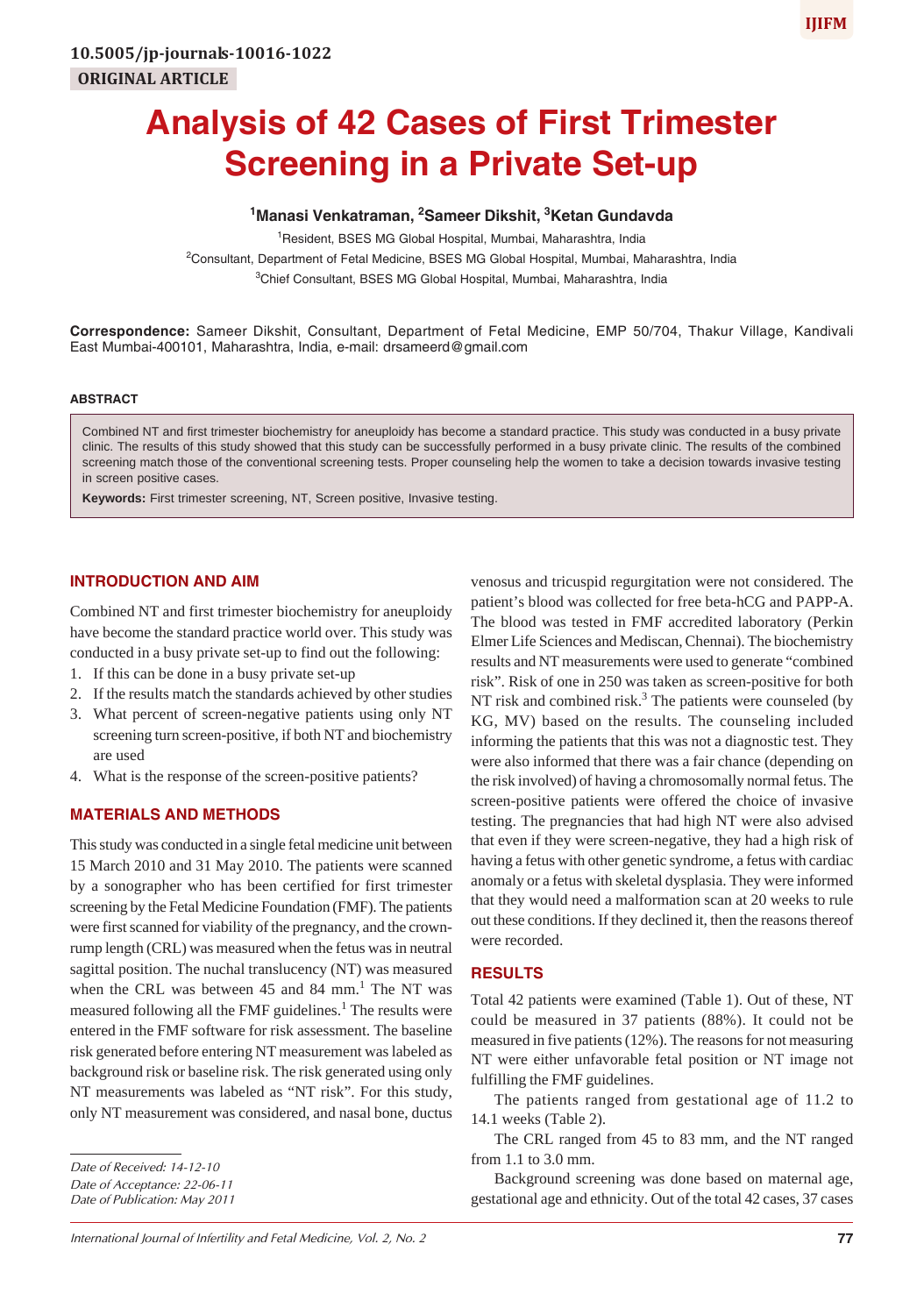tested screen-negative with background screening, giving a screen-negative percent of 88%. Those who were screenpositive had the risks 1:160, 1:240, 1:230, 1:160 and 1:200 (Table 3 and Fig. 1).

Out of the 37 patients in whom NT could be measured, NT risk was calculated. There were 36 screen-negative patients (97.3%) and one patient was screen-positive (2.7%) (Table 4). The risk in the screen-positive patient was 1:16 (Fig. 2).

Out of the 37 patients in whom NT was done, the biochemistry was used to give a combined risk (Table 5); 33 patients were screen-negative (89%) while four were screenpositive (11%). The risks in screen-positive patients were 1:110, 1:55, 1:70 and 1:200 (Fig. 3).

Out of the 36 screen-negative patients after NT screening, three patients were found to be screen-positive after combined screening (Table 6 and Fig. 4).

Out of the four patients who were screen-positive, three (75%) chose to undergo invasive testing while one (25%) chose to terminate the pregnancy (Table 7 and Fig. 4).

**Table 1:** Summary of all cases

|                 | Cases          |                                                           |             |                       |                |                            |
|-----------------|----------------|-----------------------------------------------------------|-------------|-----------------------|----------------|----------------------------|
|                 |                | <b>Total</b><br><i><u><b>Included</b></u></i><br>Excluded |             |                       |                |                            |
|                 | N              | Percent                                                   | N           | Percent               | $\overline{N}$ | Percent                    |
| GA<br>CRL<br>NT | 42<br>42<br>37 | $100.0\%$<br>100.0%<br>88.1%                              | 0<br>0<br>5 | 0.0%<br>0.0%<br>11.9% | 42<br>42<br>42 | 100.0%<br>100.0%<br>100.0% |

| Table 2: Summary of GA, CRL and NT |  |  |  |  |  |
|------------------------------------|--|--|--|--|--|
|------------------------------------|--|--|--|--|--|

|                | <b>GA</b> | CRL | ΝT   |  |
|----------------|-----------|-----|------|--|
| N              | 42.0      | 42  | 37.0 |  |
| <b>Minimum</b> | 11.2      | 45  | 1.1  |  |
| <b>Maximum</b> | 14.1      | 83  | 3.0  |  |

Summary of GA,CRL and NT

#### **Table 3:** Background screen

|                                                   | <b>Frequency Percent</b> |                       | percent               | <b>Valid</b> Cumulative<br>percent |
|---------------------------------------------------|--------------------------|-----------------------|-----------------------|------------------------------------|
| Valid Screen negative<br>Screen positive<br>Total | 37<br>5<br>42            | 88.1<br>11.9<br>100.0 | 88.1<br>11.9<br>100.0 | 88.1<br>100.0                      |

|  |  |  | <b>Table 4: NT screen</b> |
|--|--|--|---------------------------|
|--|--|--|---------------------------|

|       |                                             |               | <b>Frequency Percent</b> | percent              | Valid Cumulative<br>percent |
|-------|---------------------------------------------|---------------|--------------------------|----------------------|-----------------------------|
| Valid | Screen negative<br>Screen positive<br>Total | 36<br>1<br>37 | 85.7<br>2.4<br>88.1      | 97.3<br>2.7<br>100.0 | 97.3<br>100.0               |
|       | Missing NT could not<br>be done             | 5             | 11.9                     |                      |                             |
| Total |                                             | 42            | 100.0                    |                      |                             |

## **DISCUSSION**

First trimester screening has become a standard practice in most of the advanced countries. NT, other sonological markers and serum biochemistry are used to give a combined risk.<sup>1</sup> It is yet to become a standard practice in India. Alternative practice is to refer all patients more than 35 years of age for screening test. However, this is not correct practice, as in recent times, the incidence of Down syndrome babies in pregnancies in women younger than 35 years has increased to 43%.<sup>2</sup>

This study was conducted in a busy private set-up and was meant to see if the first trimester screening, as suggested by the



**Fig. 1:** Background screen

#### **Table 5:** Combined NT and biochemical screen

|                                                                                            | <b>Frequency Percent</b>              |                                      | Valid<br>percent      | Cumulative<br>percent |
|--------------------------------------------------------------------------------------------|---------------------------------------|--------------------------------------|-----------------------|-----------------------|
| Valid<br>Screen negative<br>Screen positive<br>Total<br>Missing NT missing<br><b>Total</b> | 33<br>$\overline{4}$<br>37<br>5<br>42 | 78.6<br>9.5<br>88.1<br>11.9<br>100.0 | 89.2<br>10.8<br>100.0 | 89.2<br>100.0         |

#### **Table 6:** Comparison of NT and combined screen

|           |                                    | Valid combined screen    |                          |  |
|-----------|------------------------------------|--------------------------|--------------------------|--|
|           |                                    | Screen negative<br>count | Screen positive<br>count |  |
| NT screen | Screen negative<br>Screen positive | 33                       | 3                        |  |

#### **Table 7:** Outcome of screen positive

|         |                                | Valid combined screen    |                          |  |
|---------|--------------------------------|--------------------------|--------------------------|--|
|         |                                | Screen negative<br>count | Screen positive<br>count |  |
| Outcome | No action                      | 33                       | 0                        |  |
|         | Invasive testing<br>Terminated | O<br>$\mathcal{L}$       | 3                        |  |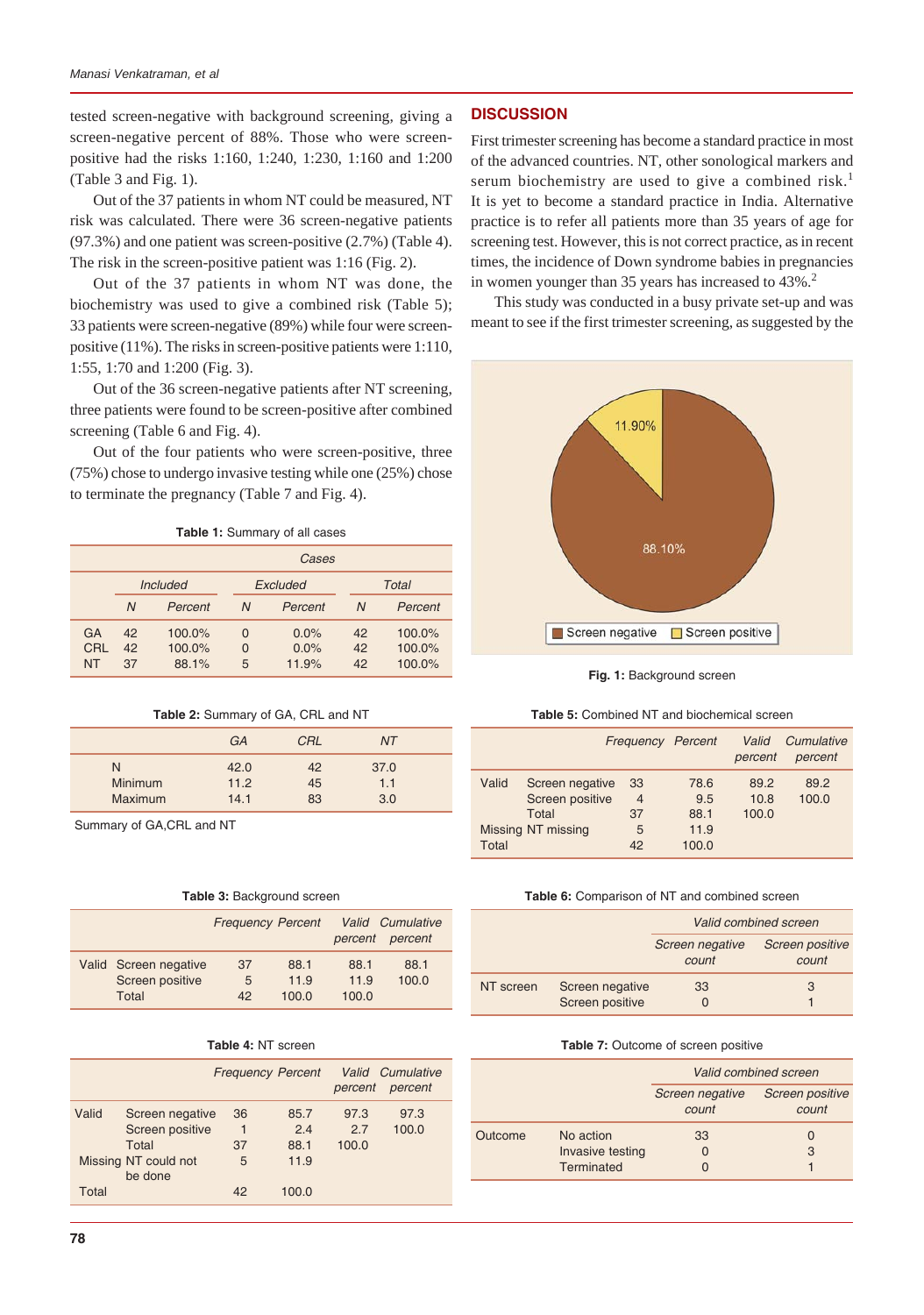



**Fig. 2:** NT screen



**Fig. 3:** Valid combined screen



**Fig. 4:** Percentage of NT screen negative who turned screen positive after combined screen

FMF, could be included as a part of the routine work-up. Out of the total 42 patients scanned, NT could be measured successfully in five patients (12%). In various studies, NT could





not be measured in 20% of cases.<sup>3</sup> In this study, the reasons why NT could not be scanned in five patients were:

- a. Unfavorable fetal position and
- b. FMF criteria were not satisfied in the NT image.

In this study, the background risk (a priori risk) was measured in all 42 patients; 37 patients (88%) were screennegative and five patients (12%) were screen-positive. Using NT measurement to modify the background risk in 37 cases where valid NT measurement could be made, one patient was deemed screen-positive (3%) and 36 patients (97%) were screen-negative. When serum biochemistry was added to calculate the risk in these 37 patients, 33 patients were screennegative (90%) and four patients were screen-positive (10%). Significantly, out of 36 screen-negative patients using NT screening, three patients who were termed screen-negative, were termed screen-positive (8%). Various studies have proven that combined screening is superior to plain NT screening.<sup>4</sup> There were no false-positive findings in the study but there exists potential for false-positive, if only NT screening is used in place of combined screening.

Out of four screen-positive patients after combined screening, three underwent invasive testing and one terminated the pregnancy. Those who underwent invasive testing (amniocentesis) were found to have normal karyotype (falsepositive). The reason for termination of pregnancy was social pressure. This indicated that most of the patients chose to undergo further testing instead of termination of pregnancy.<sup>17,18</sup> The one patient who terminated the pregnancy was from poor socioeconomic class where the cost of invasive testing may have played a role in the final decision, however, the patient declined to assign any reason.

## **SUMMARY**

- 1. The combined screening can be done in a busy practice, 88% of the patients could undergo NT measurement successfully.
- 2. At 10% screen-positive rates of the combined screening, the results match the standards achieved by other studies.